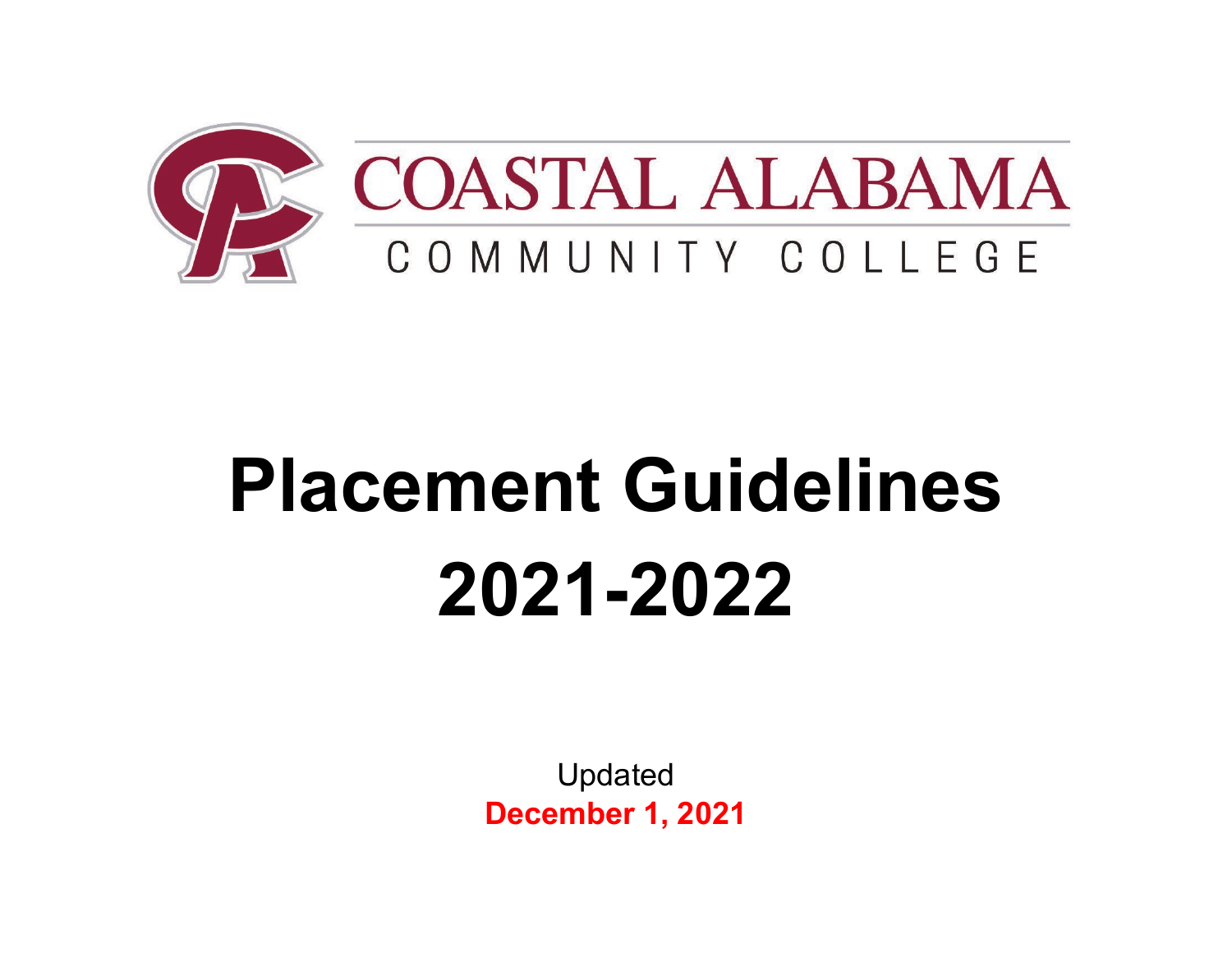#### ENG101 OR

#### ENG101C and ENG099

### **WHAT CLASS SHOULD I REGISTER FOR?**



Did you…

- o Score 18 or higher on the ACT English subtest?
- o Make an A or B in your approved high school senior English class and have a 2.75 or higher high school GPA?
- o Score a 5 or higher on the Accuplacer Placement Test?

If you answered YES to any of the previous questions, then you are eligible to register for **ENG101** and do **not** have to register for ENG099.

### ENG101C and ENG099

Did you…

- o Score 17 on the ACT English subtest?
- o Make a C in your approved high school senior English class and have a 2.75 or higher high school GPA?
- o Score a 4 on the Accuplacer Placement Test?

If you answered **YES** to any of the previous questions,

then you are eligible to register for **ENG101** and

#### ENG099.

**MTH100 OR** 

#### MTH100C and MTH099

### **WHAT CLASS SHOULD I REGISTER FOR?**

### MTH100

Did you…

- o Score 18 or higher on the ACT Math subtest?
- o Make an A or B in your high school Algebra II (HS2) class and have a 2.75 or higher high school GPA?
- o Score at least a 253 (QAS) on the Accuplacer Placement Test?

If you answered YES to any of the previous questions, then you are eligible to register for **MTH100** and do **not** have to register for MTH099.

### MTH100C and MTH099

Did you…

- o Score 17 on the ACT Math subtest?
- o Make a C in your high school Algebra II (HS2) class and have a 2.75 or higher high school GPA?
- o Score at least a 243 (QAS) on the Accuplacer Placement Test?

If you answered **YES** to any of the previous questions, then you are eligible to register for MTH100C and MTH099.

*\*Approved high school math classes include Algebra II, Algebra II with Trigonometry, Pre-Calculus, and Calculus.*

*\*\*Consult with your academic advisor for appropriate math sequence for your degree plan.*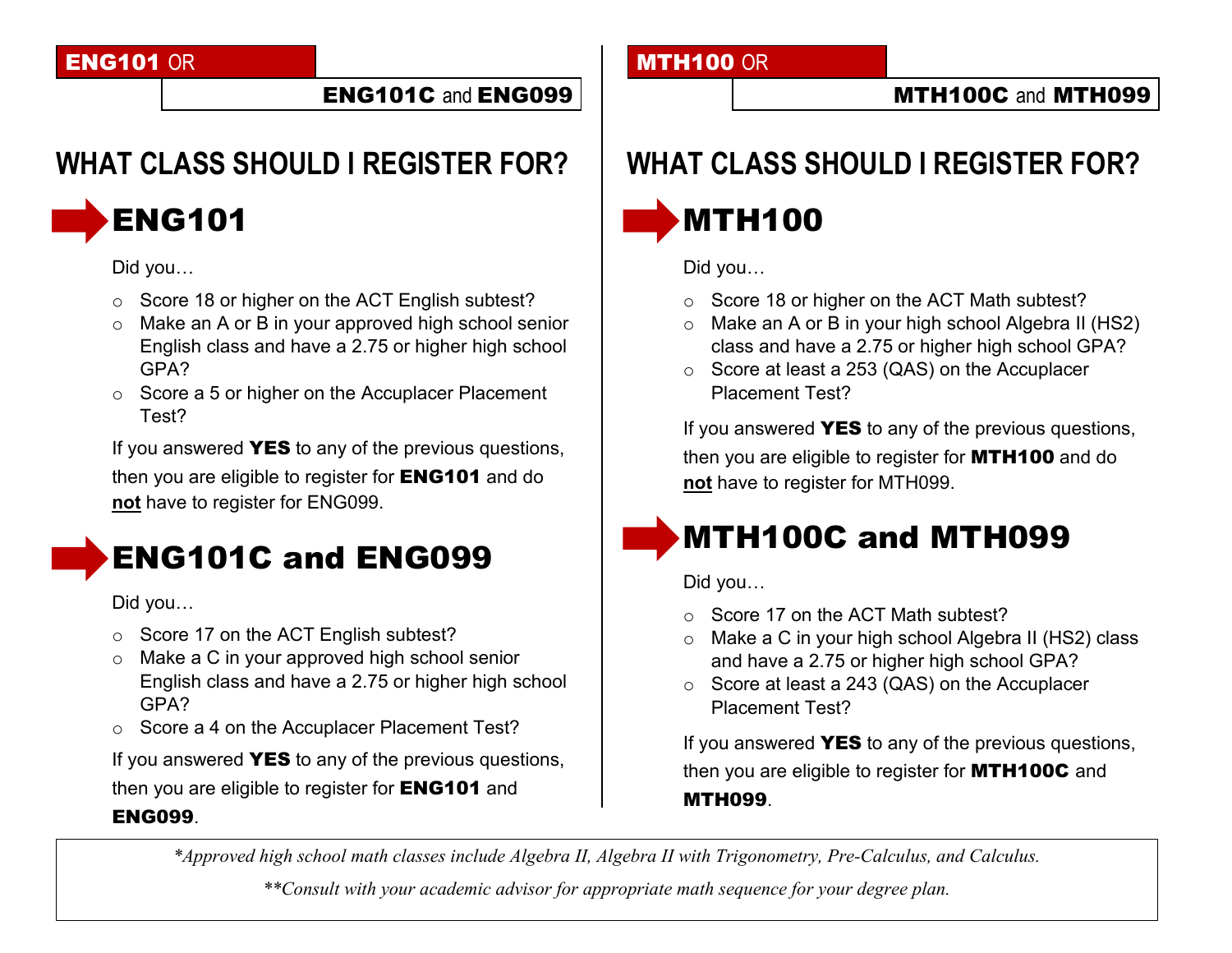#### MTH110 OR

MTH110S (with support)

### **WHAT CLASS SHOULD I REGISTER FOR?**



Did you…

- o Score 18 or higher on the ACT Math subtest?
- o Make an A or B in your high school Algebra II (HS2) class and have a 2.75 or higher high school GPA?
- o Score at least a 253 (QAS) on the Accuplacer Placement Test?

If you answered **YES** to any of the previous questions, then you are eligible to register for **MTH110**.

### MTH110S (with support)

Did you…

- o Score 17 on the ACT Math subtest?
- o Make a C in your high school Algebra II (HS2) class and have a 2.75 or higher high school GPA?
- o Score at least a 243 (QAS) on the Accuplacer Placement Test?

If you answered **YES** to any of the previous questions, then you are eligible to register for MTH110S (with support).

#### **MTH112 OR**

## **WHAT CLASS SHOULD I REGISTER FOR?**

**MTH112** 

Did you…

- o Score 20 or higher on the ACT Math subtest **and** make an A, B, or C in your high school Algebra II (HS2), Precalculus (HS3), or Calculus (HS4) class and have a 2.75 or higher high school GPA?
- o Score at least a 267 (QAS) on the Accuplacer Placement Test?

If you answered **YES** to any of the previous questions, then you are eligible to register for **MTH112**.

### MTH112S (with support)

Did you…

- o Score 18 on the ACT Math subtest?
- o Make an A or B in your high school Algebra II (HS2) class and have a 2.75 or higher high school GPA?
- o Score at least a 253 (QAS) on the Accuplacer Placement Test?

If you answered **YES** to any of the previous questions, then you are eligible to register for MTH112S (with support).

*\*Approved high school math classes include Algebra II, Algebra II with Trigonometry, Pre-Calculus, and Calculus.*

*\*\*Consult with your academic advisor for appropriate math sequence for your degree plan.*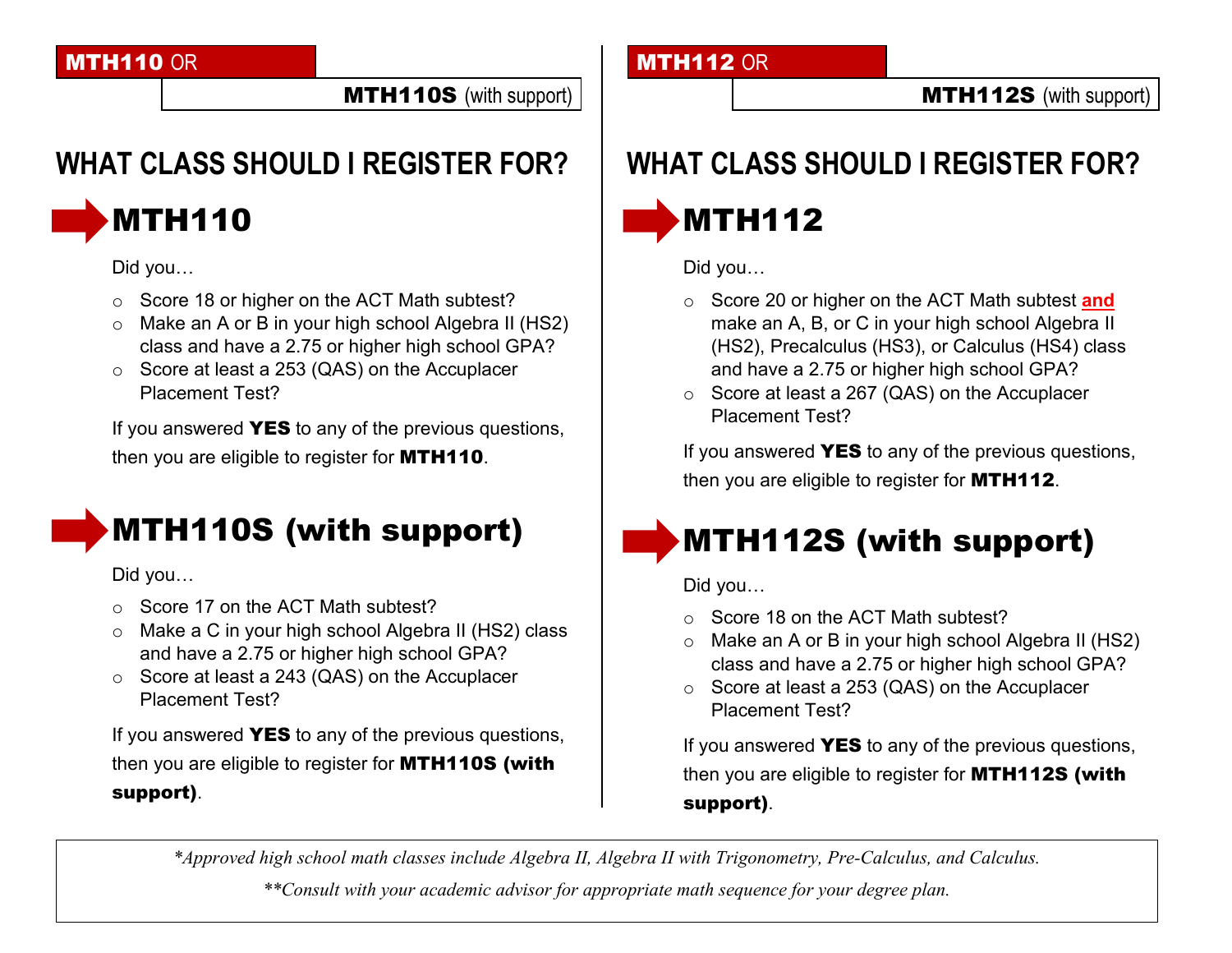| <b>Screening Level 1:</b><br><b>ACT English Score</b> |                       | <b>Screening Level 2:</b><br><b>HS GPA and English Grade</b> |                       | <b>Screening Level 3:</b><br><b>ACCUPLACER Writing</b> |                       |
|-------------------------------------------------------|-----------------------|--------------------------------------------------------------|-----------------------|--------------------------------------------------------|-----------------------|
| Score*                                                | <b>Placement</b>      | <b>GPA/English Grade**</b>                                   | Placement             | Score*                                                 | <b>Placement</b>      |
| Below 17                                              | See SCREENING LEVEL 2 | Below 2.75 GPA                                               | See SCREENING LEVEL 3 | $0 - 3$                                                | <b>ENR 098</b>        |
| 17                                                    | ENG 101C with ENG 099 | 2.75 or higher GPA and<br>"C" in English IV                  | ENG101C with ENG 099  |                                                        | ENG 101C with ENG 099 |
| 18 or higher                                          | <b>ENG 101</b>        | 2.75 or higher GPA and<br>"A" or "B" in English IV           | <b>ENG 101</b>        |                                                        | <b>ENG 101</b>        |

\*Scores may be used for placement up to five (5) years from the date of the test.

\*\*English grade and GPA may be used for placement up to five (5) years from the high school graduation date.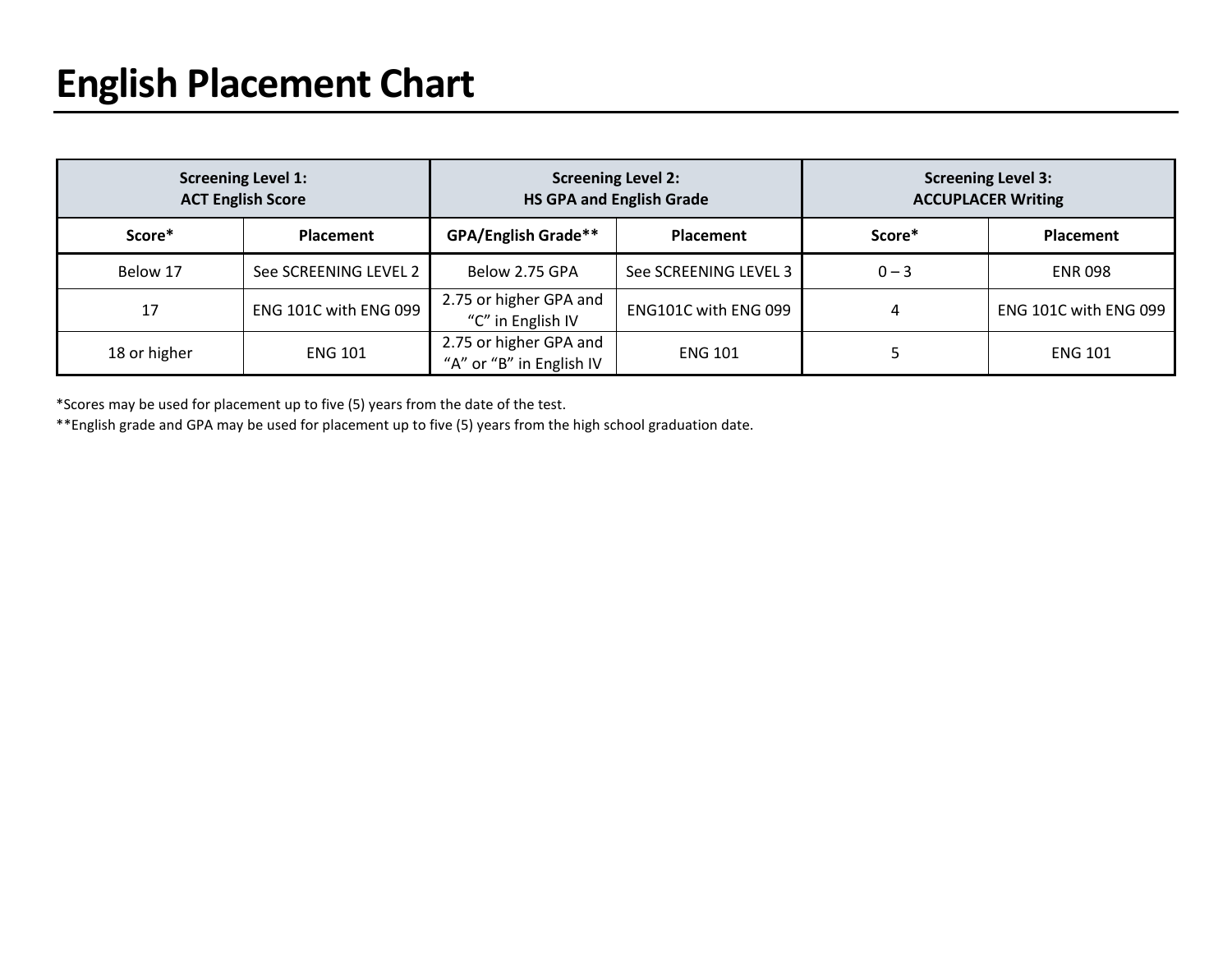### **Math Placement Chart**

| <b>Screening Level 1:</b><br><b>ACT Math Score</b>                                                                                                                                                     |                                                                                              | <b>Screening Level 2:</b><br><b>HS GPA and Math Grade</b>                                                                                                                                                                                                                                                                                                                                     |                                             | <b>Screening Level 3:</b><br><b>ACCUPLACER</b>                                                                                                                                                                                                                                                                                                                                                               |                                                    |
|--------------------------------------------------------------------------------------------------------------------------------------------------------------------------------------------------------|----------------------------------------------------------------------------------------------|-----------------------------------------------------------------------------------------------------------------------------------------------------------------------------------------------------------------------------------------------------------------------------------------------------------------------------------------------------------------------------------------------|---------------------------------------------|--------------------------------------------------------------------------------------------------------------------------------------------------------------------------------------------------------------------------------------------------------------------------------------------------------------------------------------------------------------------------------------------------------------|----------------------------------------------------|
| Score*                                                                                                                                                                                                 | Placement                                                                                    | GPA/Math Grade**                                                                                                                                                                                                                                                                                                                                                                              | Placement                                   | Score*                                                                                                                                                                                                                                                                                                                                                                                                       | Placement                                          |
| Below 17                                                                                                                                                                                               | See SCREENING LEVEL 2                                                                        | Below 2.75 GPA                                                                                                                                                                                                                                                                                                                                                                                | See SCREENING LEVEL 3                       | QAS 200 - 242                                                                                                                                                                                                                                                                                                                                                                                                | MTH 098                                            |
| 17                                                                                                                                                                                                     | MTH 100C & MTH 099<br>MTH 110S with support                                                  | 2.75 or higher GPA and<br>"C" in Algebra II                                                                                                                                                                                                                                                                                                                                                   | MTH 100C & MTH 099<br>MTH 110S with support | QAS 243 - 252                                                                                                                                                                                                                                                                                                                                                                                                | MTH 100C & MTH 099<br>MTH 110S with support        |
| $18 - 19$                                                                                                                                                                                              | MTH 100<br>MTH 110<br>MTH 112S with support                                                  | 2.75 or higher GPA and<br>"A" or "B" in Algebra II                                                                                                                                                                                                                                                                                                                                            | MTH 100<br>MTH 110<br>MTH 112S with support | QAS 253 - 266                                                                                                                                                                                                                                                                                                                                                                                                | <b>MTH 100</b><br>MTH 110<br>MTH 112S with support |
| ACT Math Score of 20 or higher and<br><b>HS Math Completed</b>                                                                                                                                         |                                                                                              | <b>Course Placement</b>                                                                                                                                                                                                                                                                                                                                                                       |                                             | QAS 267 - 300                                                                                                                                                                                                                                                                                                                                                                                                | MTH 110<br>MTH 112                                 |
| 20 or higher and                                                                                                                                                                                       | Algebra I (HS1)<br>with an A, B, or C                                                        | MTH 100 - Intermediate College Algebra<br>MTH 110 - Finite Math                                                                                                                                                                                                                                                                                                                               |                                             | MTH 116 - This course is non-transferable and<br>does not complete the requirements for the AA or                                                                                                                                                                                                                                                                                                            |                                                    |
| 20 or higher and                                                                                                                                                                                       | Algebra II (HS2)<br>with an A, B, or C                                                       | MTH 100 - Intermediate College Algebra<br>MTH 110 - Finite Math<br>MTH 112 - Precalculus Algebra<br>MTH 231 - Math for Elementary Ed Teacher I<br>MTH 232 - Math for Elementary Ed Teacher II<br>MTH 265 - Elementary Statistics                                                                                                                                                              |                                             | AS degree. It meets the math requirements for an<br>AAS degree or certificate in the career technology<br>fields. It does not require a placement score per<br>the placement guidelines. Note that MTH 116<br>does not count as a pre-requisite for MTH100,<br>MTH1100C, MTH110, or MTH110S.                                                                                                                 |                                                    |
| 20 or higher and<br>20 or higher and                                                                                                                                                                   | <b>Precalculus (HS3)</b><br>with an A, B, or C<br>or<br>Calculus (HS4)<br>with an A, B, or C | MTH 100 - Intermediate College Algebra<br>MTH 110 - Finite Math<br>MTH 112 - Precalculus Algebra<br>MTH 113 - Precalculus Trigonometry<br>MTH 115 - Precalculus Algebra and Trigonometry<br>MTH 120* - Calculus and Its Applications<br>MTH 125* - Calculus I<br>MTH 231 - Math for Elementary Ed Teacher I<br>MTH 232 - Math for Elementary Ed Teacher II<br>MTH 265 - Elementary Statistics |                                             | MTH 110/MTH 110S -- This course is transferable<br>and meets the math requirements for the AA<br>degree. Students who test into MTH 098 per the<br>placement guidelines must complete the following<br>pathway: MTH098-MTH110S or higher. Note that<br>MTH 100/MTH 100C is not required in this<br>pathway.<br>MTH 112/MTH 112S -- This course is transferable<br>and meets the math requirements for the AA |                                                    |
| *ACT math score of 25 or higher automatically places students into any math course.<br>Scores may be used for placement up to five (5) years from the date of the test. Math grade and GPA may be used |                                                                                              |                                                                                                                                                                                                                                                                                                                                                                                               |                                             | degree and the AS degree. Students who test into<br>MTH098 per the placement guidelines must<br>complete the following pathway: MTH098-                                                                                                                                                                                                                                                                      |                                                    |

MTH100C/MTH099-MTH112 or higher.

for placement up to five (5) years from the high school graduation date.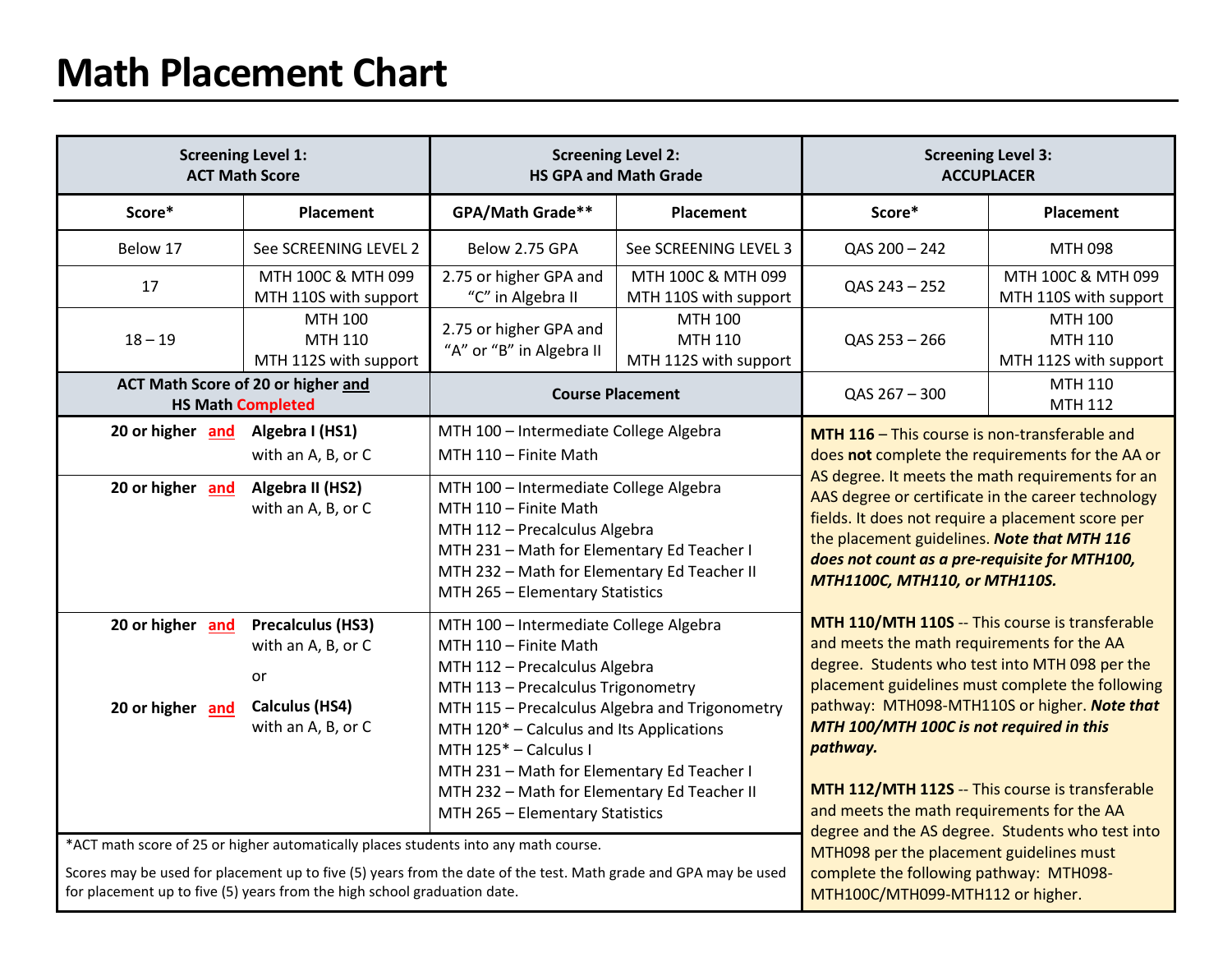

#### **MATHEMATICS COURSE PROGRESSION**



A math placement score is needed in order to place a student in the appropriate math class. Please refer to the math placement guidelines for further information.